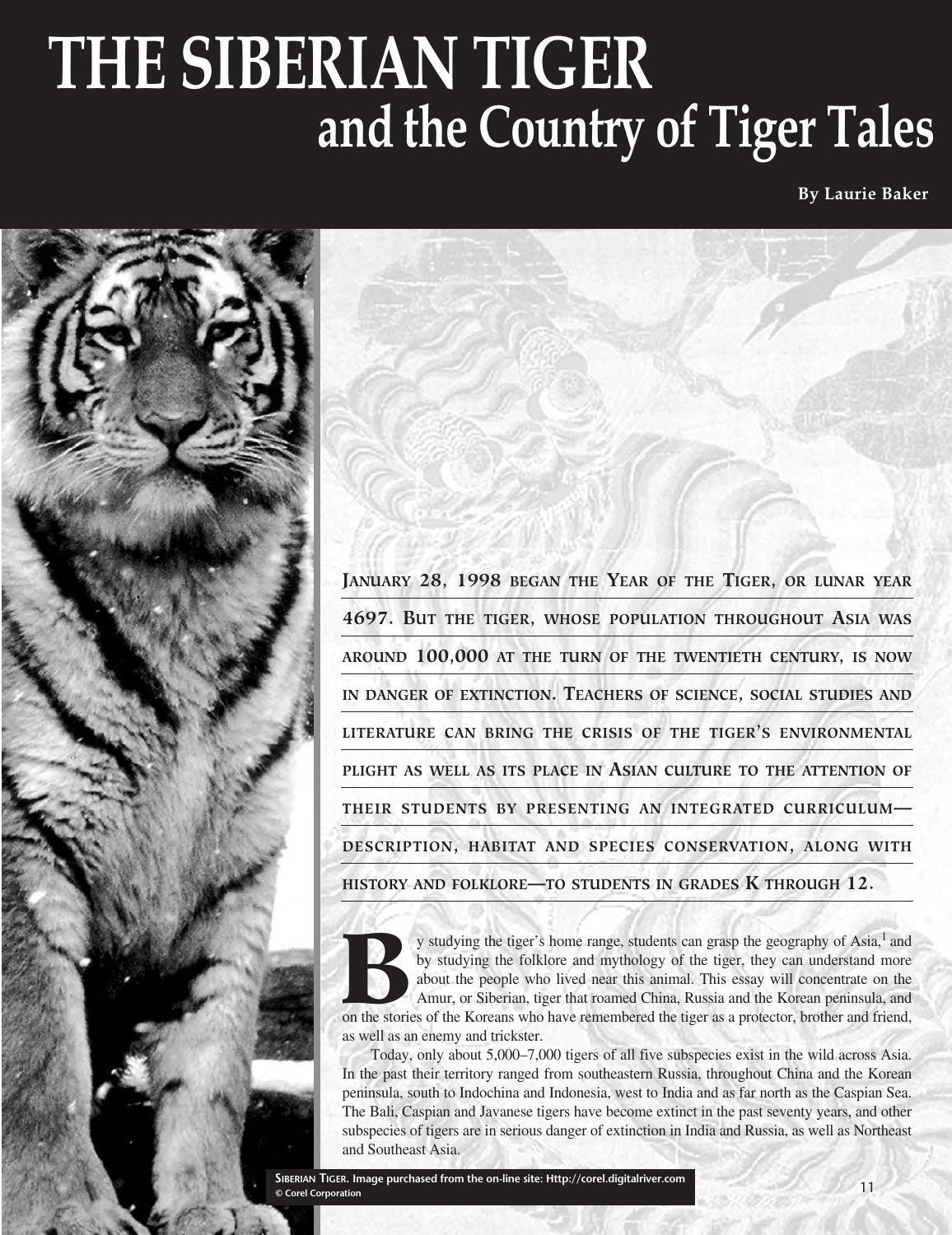## *Koreans have such a fondness for this animal that they nicknamed*



Fore the turn of the twentieth century the Siberian tiger (also known as the Amur, Manchurian, or Northeast China tiger), the largest of the five subspecies, roamed over China, Russia, and North and South Korea. Forty year Amur, Manchurian, or Northeast China tiger), the largest of the five subspecies, roamed over China, Russia, and North and South Korea. Forty years ago, after several wars in the region— the Russian and Chinese revolutions, mated twenty-four in the wild. Perhaps through benevolent neglect, their numbers rose again and in 1998 it is believed that there are approximately 400–500 Siberian tigers living in the wild (mostly in eastern Russian) and about 490 in zoo programs around the world (again, primarily in Russia). This is still far from the prewar numbers, however, and while the Siberian tiger may be better off than some of the other subspecies, the demand for tiger bones and parts as a medical panacea makes their complete extinction in the wild a possibility. The Siberian tiger's status is considered to be "critical" by the World Conservation Union (IUCN).<sup>2</sup>

Tigers can survive in a variety of habitats, yet loss of land is one major factor causing their reduced numbers. As tigers have encroached upon farmers' livestock, they have been hunted and killed without license. But the major factor leading to the tiger's demise is illegal poaching for economic gain. Although tigers are protected in many areas of the world, including China and Russia, hunters kill them for their bones and body parts which are thought to give health and potency to people who consume them. China has recently outlawed the sale of tiger parts, on penalty of death, and a "tiger farm" in Harbin, China has been converted into a tourist attraction, which offers its owners legal income for raising tigers. Unfortunately there is still a market for tiger parts, and the products bring high prices in pharmacies from Tokyo to Los Angeles to New York.<sup>3</sup> None of the medicinal claims have been proven, but still the illegal trade continues.

The tiger, which is the largest of the cats, is a creature of great power and mysterious beauty. Its dramatic markings of black or dark brown stripes accented with white might aid in camouflage, but no one knows from where or why the tiger got its stripes. Each tiger has its own distinctive, asymmetrical markings, like human fingerprints, so no two are exactly alike. A creative writing project might ask students to create a story about how the tiger got its stripes! The stripes of the tiger have even been connected to Chinese writing. It is said that the Siberian tiger often has the Chinese mark *wang* ("king") on its forehead.

There are several Internet websites for science and social studies teachers to use to teach their students about the tiger. They contain zoological and geographical data, interactive games and projects, photographs, and resources they might contact to help save all endangered species. One is the IUCN site specializing in cats, http://lynx.uio.no/catfolk/. The Tiger Information Center has an excellent site called "All About Tigers." One of their interactive links, "Tracking the Tiger Trade," gets students to read a story and decide on the course of action to take in order to save the tiger. The link http://www. 5tigers.org/teachers.htm will guide you to up-to-date on-line resources for teachers. The Tiger Information Center is sponsored by Save the Tiger Fund (1-800-5Tigers), a program of the National Fish and Wildlife Foundation.4

#### **TIGERS IN ASIAN CULTURE**

In the Chinese lunar calendar, one animal rules each year of a twelve-year cycle. Thus, the tiger rules most of 1998, and will again rule the year 2010. The character of the animal, which rules any given year, affects business, politics, love, marriage, changes of home or job, and personal fortunes. Most young people are interested in figuring out their own lunar animal signs by finding their birth dates on a lunar calendar, and teachers could attach this to a lesson about the history of calendars. Students will find out how, according to the Chinese system, the year of their birth affects their personality. They can study lunar horoscopes to find out how to behave, which animals are their natural friends, and in which months they should marry, move or get a job. Two interesting websites to consult for horoscopes are http://www.ddsclub.com/shanghai/cny/tiger.html and http://found.cs.nyu.edu/liaos/ horoscope.html.

**EVIL REPELLING TIGER WITH MAGPIE. This image can be found at: www.iworld.net/korea/culture/f116.html**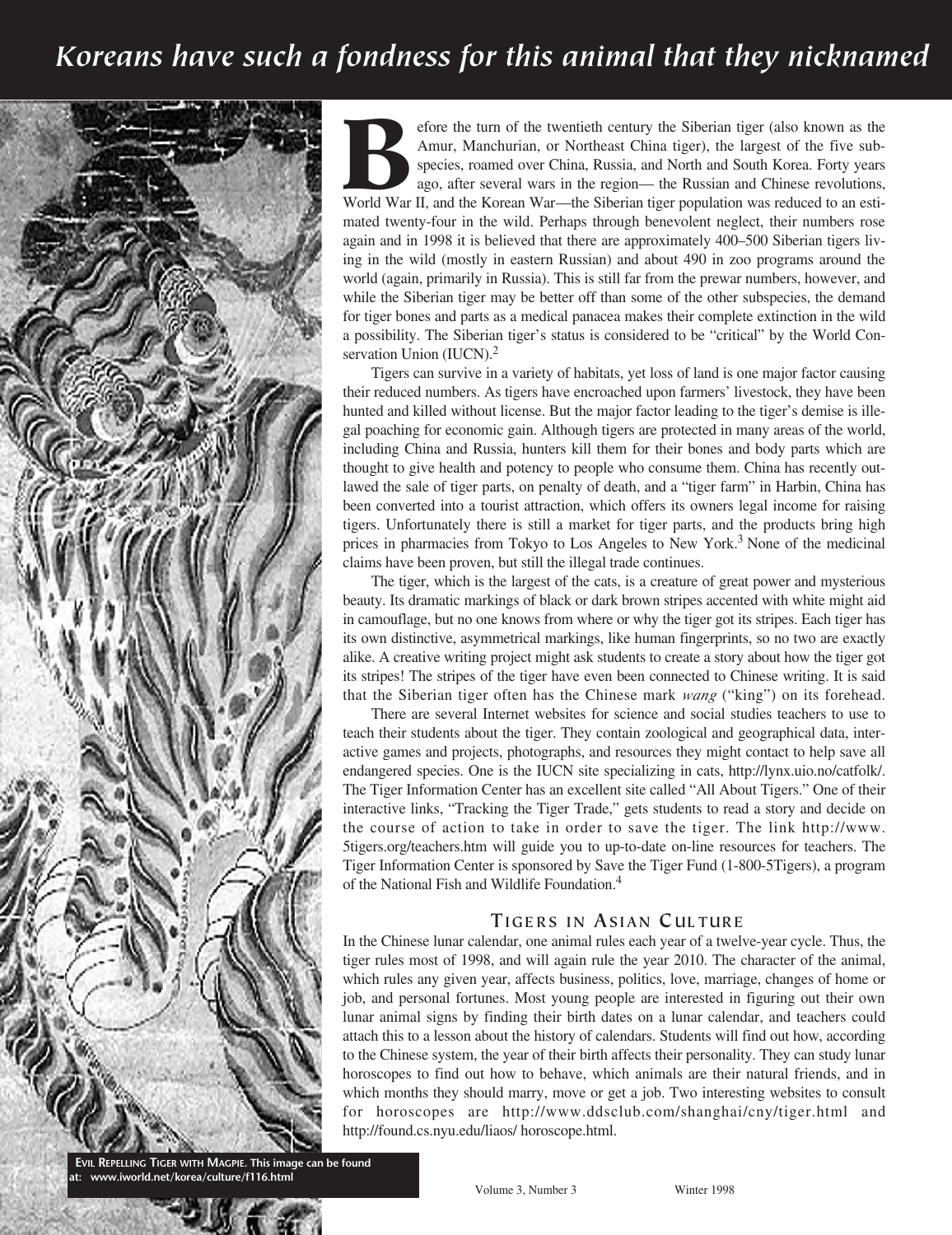# *their country "the country of tiger tales."*

One analysis of the Year of the Tiger, 1998, states that "In this drama-filled year, when everything is done on a grand scale, it is an opportune time to breathe new life and vitality into flagging concerns. It will also be a time for sweeping changes, with the introduction of bold, new and often challenging ideas which could nevertheless help to clean out the cobwebs. A fiery year, perhaps, as befits the Tiger's nature but one which could bring great achievements for those who maintain a sense of humour and let things take their course."5 In many North and Southeast Asian countries, including Korea, people study Chinese horoscopes to understand themselves and the world around them. The Chinese in Indonesia can certainly attest to the drama in their lives in 1998!

#### **TH E K OR E AN TI GE R**

Many Asian cultures tell folk tales about tigers, but Koreans have such a fondness for this animal that they nicknamed their country "the country of tiger tales." It's been a long relationship, and a varied one, starting from the Dan-gun myth which tells us that the tiger was important even at the birth of the Korean nation.



**MAGPIE AND TIGER. From the book:** *Korean Heritage***, Copyright 1996 by Korean Overseas Information Service. Published by Hollym International Corp.**

### *THE LEGEND OF DAN-GUN (ALT. TANGUN)*

*A***long, long time ago, Hwan-In was ruling over the kingdom of Heaven.** He had a son, whose name was Hwan-Ung. Hwan-Ung was a clever, compassionate, and constructive man, and Hwan-In treated his son lovingly. One day, Hwan-Ung looked down into the world of mortals and became interested in them. He asked his father to let him go to the beautiful Peninsula of Korea to govern. Hwan-In granted his son's request and sent him along with Pung-Beg (the Earl of Wind), U-Sa (the Chancellor of Rain), and Un-Sa (The Chancellor of Clouds) to supervise the world of mortals, and help maintain their livelihood. The ministers were able to control rain, wind, clouds, and all natural elements so that grain could grow, life would prosper, and good and evil would be judged fairly. Hwan-Ung and his ministers ruled wisely.

At that time, a bear and a tiger lived on the earth in a cave near a sandalwood tree. They both wanted to become human. When Hwan-Ung discovered their sincere desire he decided to grant their wish. Hwan-Ung called them and told them, "If you endure one hundred days in a dark cave eating only garlic and mugwort, you will become a human."

The bear and the tiger took the mugwort and the garlic into the cave and began their ordeal. They prayed that their wish might be granted. But the tiger was extremely restless and dissatisfied, as it could not control its energy. Finally, the tiger said, "I can't endure these days of sitting quietly in the cave." And the tiger ran away. But the bear held fast to the end, and after twenty-one days her wish was granted and she became a beautiful woman.

The bear-woman was overjoyed and visited the sandalwood tree, where she prayed that she might have a child. Hwan-Ung married the beautiful bear-woman and made her Queen. Soon she gave birth to a prince, whom they named Dan-gun, or the Sandalwood King. When Dan-gun grew up, he reigned as the first human king of the Korean peninsula. He established a new capital at Pyongyang (now in North Korea) and named the kingdom Choson (land of the Morning Calm), now known as Korea. This all happened 4,283 years ago.<sup>6</sup>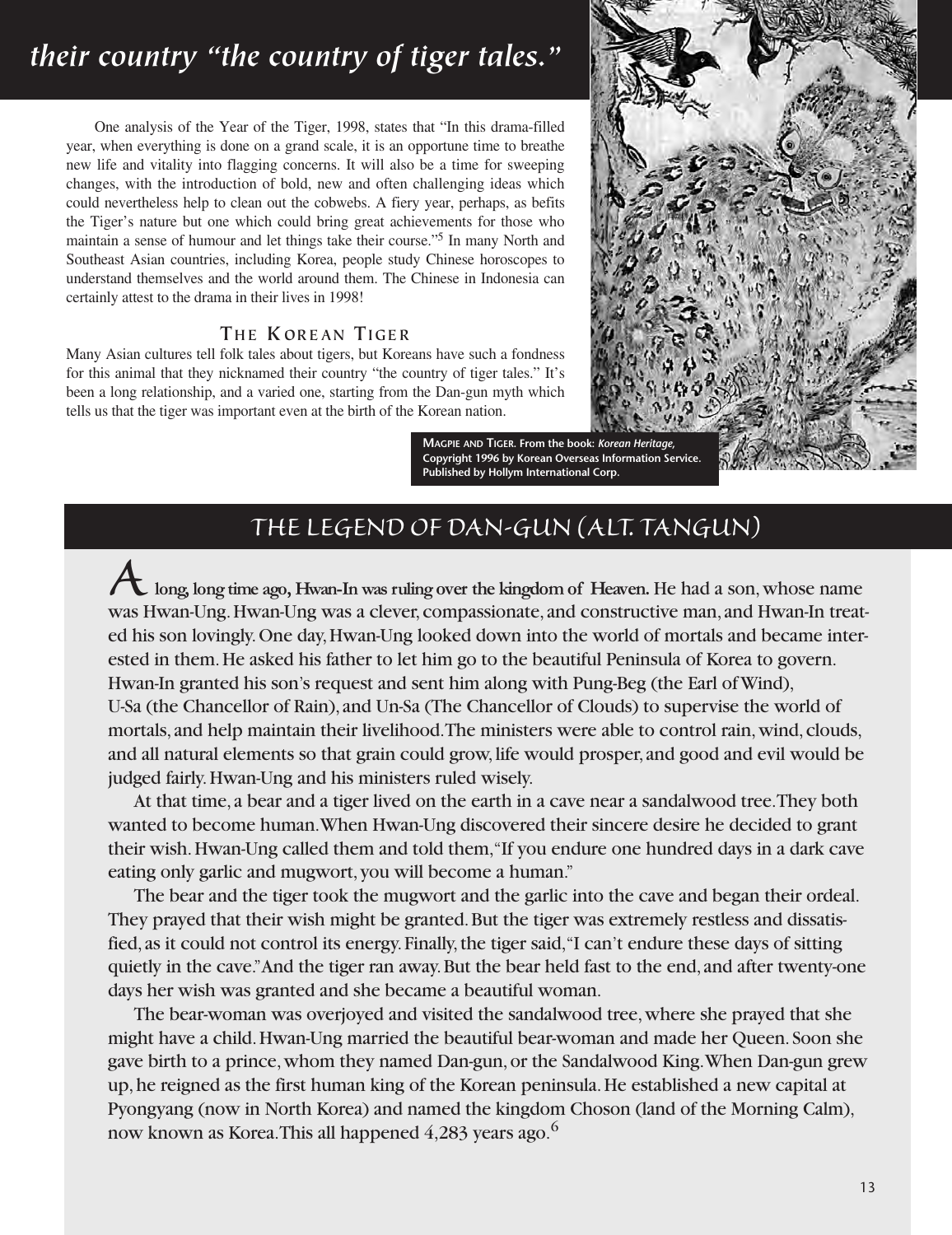

**EVEN IN THE VALUATE CONSERVANCE THE VALUATE OF THE SURFERN WAS not turned into a human, its stories still vibrate in the Korean people's hearts, and today their affection for the tiger remains strong and unique. The tiger** sula where Dan-Gun was believed to have been born. Though the poor tiger was not turned into a human, its stories still vibrate in the Korean people's hearts, and today their affection for the tiger remains strong and unique. The almost sacred, but at the same time rather slow-witted and foolish. He sometimes repays debts, and scolds the hypocrisy of human society; but other times he is the thief and hypocrite himself, as seen in the following story.

**S'AN SHIN AND THE MAGPIES. Magpie-Tiger front door guardian, 19th century. Korean National Folklore Museum. Photo by Laurie Baker**

### THE TIGER AND DRIED PERSIMMONS

*A***long, long time ago, a tiger who was proud of himself** lived in a mountain valley. The tiger thought he was the most powerful and wise of animals, so he was very arrogant. One day the tiger came down to a village for food. The tiger walked into the garden of a small house where it heard a child crying. It listened outside a window as a grandmother scolded a child, "Stop crying this very minute! The tiger is here!" But the child took no notice and went on crying. The tiger, surprised, said to himself, "This child must be very brave. He is not the least bit afraid of me. He must be a hero." So went the thinking of the arrogant tiger.

Then the grandmother said, "Here is a dried persimmon. Stop crying!" And the child stopped crying immediately. The tiger then became frightened and said to himself, "The persimmon must be a terrible creature, since the mere mention of it scares the child." And he crept away quietly, giving up his plan of attacking this house.

The tiger went to an outer house to get an ox to eat instead. There was a thief in the outer house also trying to steal the ox. As it was a moonless night, the thief thought the tiger was the ox so he jumped on the tiger's back. The tiger jumped up, terrified, and ran off as fast as it could go. "This must be the terrible persimmon attacking me!" it thought. The thief still rode the tiger and whipped it so that he could get away before the villagers saw him stealing what he thought was the ox.

When it grew light the thief saw that he was riding on a tiger and jumped off and ran away. But the tiger kept running to the mountains without looking back at the dreaded persimmon!<sup>7</sup>



**Figure 1**: MOUNTAIN SPIRIT AND TIGER. Korean Temple painting of S'an Shin Shrine. Photo by Laurie Baker.

There are dozens of folk tales about the tiger. One collection of stories divides them into chapter titles which reflect people's attitudes about the tiger: "Patron of Filial Piety," "Tiger's Gratitude," "Tiger the Matchmaker," "Tiger with Famous Historical Personages," "Tigers as Divinities," "Greedy and Stupid Tiger," "Tips for Catching Tigers," and even "Tiger Dung" which features two scatological stories.<sup>8</sup>

#### **THE MOUNTAIN SPIRIT**

Since ancient times the tiger has been the messenger of the mountain spirit, San Shin. Buddhist temples usually include a small shrine behind the main buildings, up on the mountainside. Inside the shrine is a painting of the old, white-bearded god, who is attended by a tiger and sometimes a young woman (Fig.1). The tiger lies quietly at San Shin's side, waiting to do his bidding, as in the following story.

In this story, the sometimes-fierce tiger plays the romantic go-between, restoring order and happiness to the village per the instructions of the mountain spirit.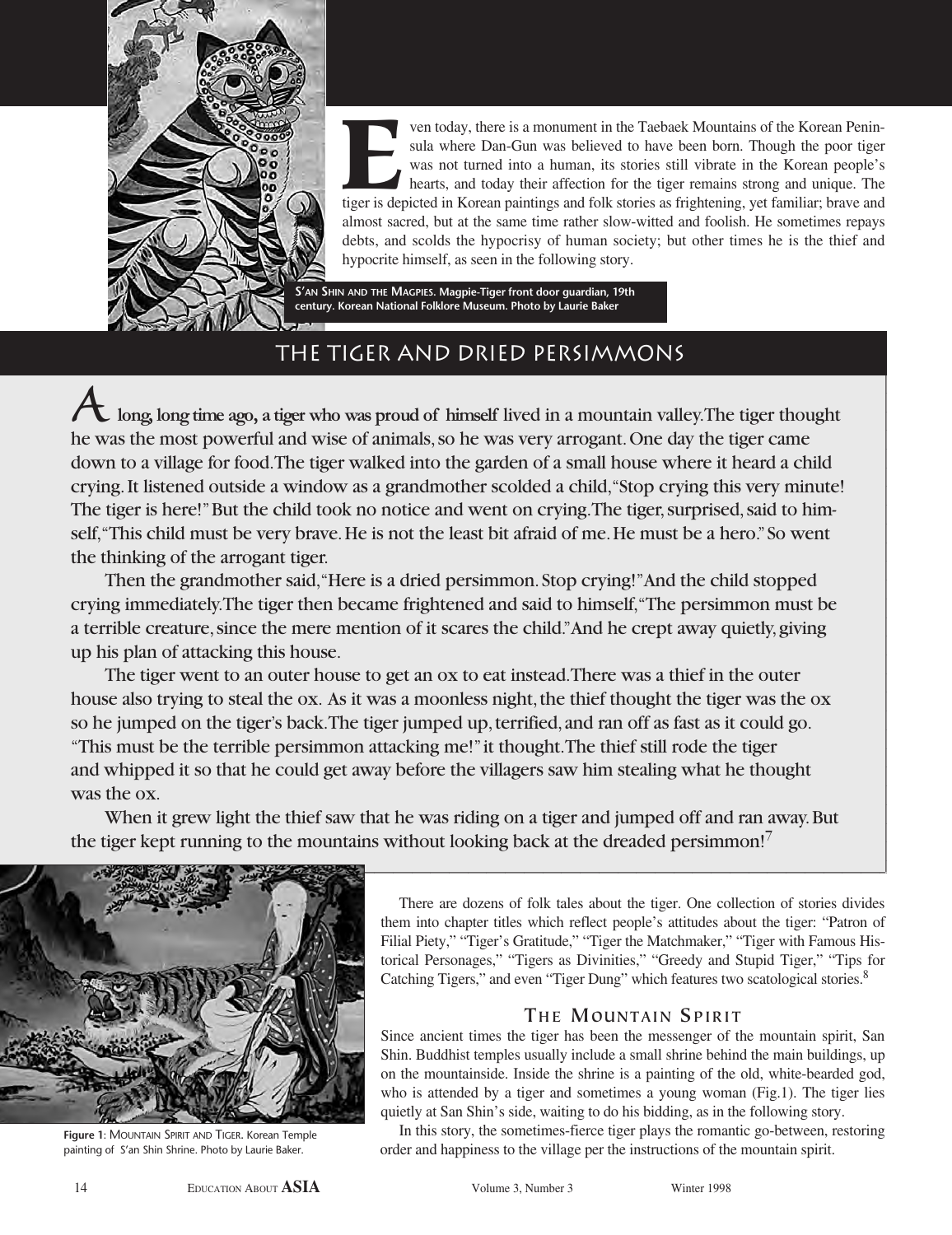## THE MATCHMAKING MOUNTAIN SPIRIT

*K***im, a man of the gentry, had a daughter named Okbun**. Her beauty was often compared to the rising moon. Pak, a commoner, lived in the same village, and had a son named P'al-bong, who was said to be as bright as the rising sun.

These two young people were of different classes, but since they had grown up in the same small village, they were very close, and they had played together since they were children. They often went hiking together in the mountains, Ok-Bun with her herb basket, and P'al-bong with his *jige*, or A-frame pack.

As they got older, Ok-bun's father could see the inevitable; they were getting serious about each other. But he did not want his daughter to get any mischievous ideas about marrying some commoner. He was



**MOUNTAIN SPIRIT, TIGER AND YOUNG WOMAN. 19th century. Photo by Laurie Baker.**

determined to marry his daughter to Tol-swae, who was also a nobleman. He told his daughter to stop meeting P'al-bong, scolding that it was not proper for a young noble woman to wander around with a common no-account like P'al-bong.

Ok-bun was not rebellious and did not have the heart to disobey her father, but at the same time she despaired over her impending marriage and separation from P'al-bong. She lost her appetite, and in time, started wasting away. Her father was not worried, though, since he knew she would forget P'al-bong once she married and settled down. He wanted to get her married quickly, however, before she got sick. So he arranged for the engagement and set an early wedding date.

P'al-bong felt awful. Whenever he thought of losing Ok-bun, just because of the class system, he gnashed his teeth and his eyes became fiery balls of pure fury. But neither P'al-bong nor his father had the power to do anything to prevent Ok-bun's marriage.

The wedding day came. After a splendid feast the bridegroom entered the bridal chamber, where Ok-bun was waiting for him. Following tradition, he took off her headpiece, and removed her outer clothing, piece by fragrant piece. Then he put out the light. And then ... what?!?!? A tiger in the bedroom!!! There was such a commotion that everyone in the house was soon scrambling and running in all directions. In the turmoil the tiger escaped with the new bride.

Grief stricken, P'al-bong and his father had not attended the wedding. They were at home, fast asleep. But then they were wakened by a loud thump in the next room. When they went to see what was going on, they discovered none other than Ok-bun lying there unconscious on the floor.

In the meantime, Tol-swae had gotten a search party together to look for Ok-bun. He thought the tiger had surely killed her. They all went looking for the tiger and the poor bride. P'al-bong's father, who was a righteous man, felt obliged to report what had happened, and he went immediately to Ok-bun's father and explained everything that he could. On hearing this, everyone nodded and said that it was the mountain spirit, San Shin, at his matchmaking again, and that no human should interfere. What else could Ok-bun's father do but go along with this? Even the bridegroom saw that their marriage was not to be.

So a marriage between the two childhood sweethearts was arranged and they lived happily ever after.<sup>9</sup>